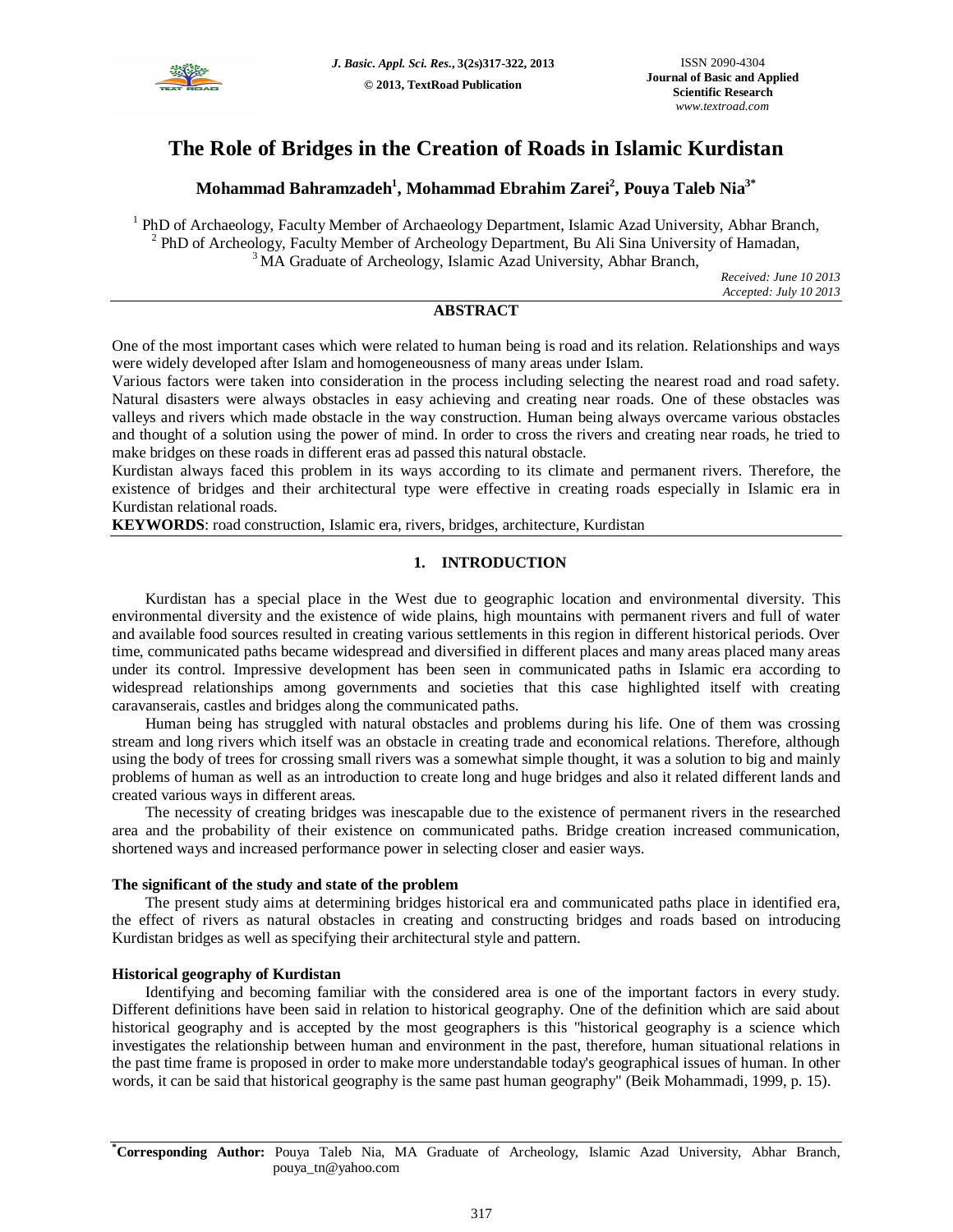From historical Geography, Kurdistan contains many different areas based on various texts and sources but what is mentioned in most texts as Kurdistan included Western and Northwestern parts of Iran, North and East of Iraq, and South and South-East Turkey.

One of the most important historical texts which can be can be introduced as first local history that describes geography and Kurdistan history is Sharafnama written by Amir Sharaf al-Din Bitlisi. In this book, history and geography of Kurdistan are examined in detail and mentioned the limitation of this land from one side to the Persian Gulf and Fars and from the other side to Armenia and Mousel and intact land and also from the other side to Ajam Iraq and Azerbaijan (Bitlisi, 1985, p. 23). The book "Historical Geography" written by Brtold has pointed to Kurdistan and its Kurdish area in two parts. The part which includes the main limitation of this study introduced these areas as "Mountain" quoted by Arab geographers and the province of Kermanshah and Azerbaijan includes one part of this area which is known as Ardalan and its important city is Senne (Bartold, 2007, p. 215). Mustawfi used the term Kurdistan for the first time in describing administrative divisions and geography of Seljuk in the book Nozhat ol-Gholub. Mustawfi knew Kurdistan as a state of Jebal province and Bahar as the central part and 16 as its provinces. Some parts of Kurdistan, Kermanshah, Hamedan, Lorestan, and some areas of Iraq Kurdistan were in Kurdistan according to Mustawfi classification and also today's measure (Mustawfi, 2010, p. 120).

Also, Kurdistan has been referred as different names in other geographical sources like "Historical Geography of Eastern Caliphate" written by Guy Lestrange.

### **Location of Kurdistan**

Current Kurdistan is in the West of Iran and near Eastern part of Iraq. This province which is in widespread hill sides and plains of central Zagros Mountains limited to Western Azerbaijan and Zanjan from North, Hamedan and zanjan from East, Kermanshah from south and Iraq from West (Zarei, ????????). According to the country divisions, Kurdistan includes Sanandaj, Saggez, Bane, Qorveh, Marivan, Hassan Abad or Sokand, Diwandareh, Kamyaran, Dehgalan, Serish Abad and Sarv Abad (Koosha, ???????????)



*Figure 1.* Source: Cultural Heritage Organization of Kurdistan Site

## **Introducing Kurdistan Rivers**

Kurdistan has an important and a special place from climatic situation and its place in central Zagros especially from water sources in Iran. According to the fact that permanent and seasonal rivers were always natural obstacles in creating roads and one of the main factors in creating and constructing roads, important rivers of Kurdistan are introduced in this part.

The rivers of this area include three catchments:

- 1- Sefid Rud catchment where its water flows into Caspian Sea.
- 2- Zarine Rud where its water flows into Urmia Lake.

3- Sirwan Catchment and small Zab where its water flows into Iraq and then into the Persian Gulf (Najafi, 1990, p. 44).

| <b>Table 1.</b> Kurdistan Kivers     |              |            |                  |                   |  |  |  |  |  |  |  |
|--------------------------------------|--------------|------------|------------------|-------------------|--|--|--|--|--|--|--|
| <b>Important Rivers of Kurdistan</b> |              |            |                  |                   |  |  |  |  |  |  |  |
| Movement Path                        | River Length | River Type | Catchment        | <b>River Name</b> |  |  |  |  |  |  |  |
| South-West to North-East             | 175 Km       | Permanent  | Caspian Sea      | Telvar            |  |  |  |  |  |  |  |
| South-West to North-East             | 666 Km       | Permanent  | Caspian Sea      | Ghezel Ozen       |  |  |  |  |  |  |  |
| North-East to South-West             | 95 Km        | Permanent  | The Persian Gulf | Sirwan            |  |  |  |  |  |  |  |
| North-East to South-West             | 98 Km        | Permanent  | The Persian Gulf | Gheshlagh         |  |  |  |  |  |  |  |
| North-East to South-West             | 13 Km        | Permanent  | The Persian Gulf | Garan             |  |  |  |  |  |  |  |
| South to North                       | 284 Km       | Permanent  | Urmia Lake       | Zarine Rud        |  |  |  |  |  |  |  |
|                                      |              |            |                  | (Cheghatochay)    |  |  |  |  |  |  |  |

## **Table 1.** *Kurdistan Rivers*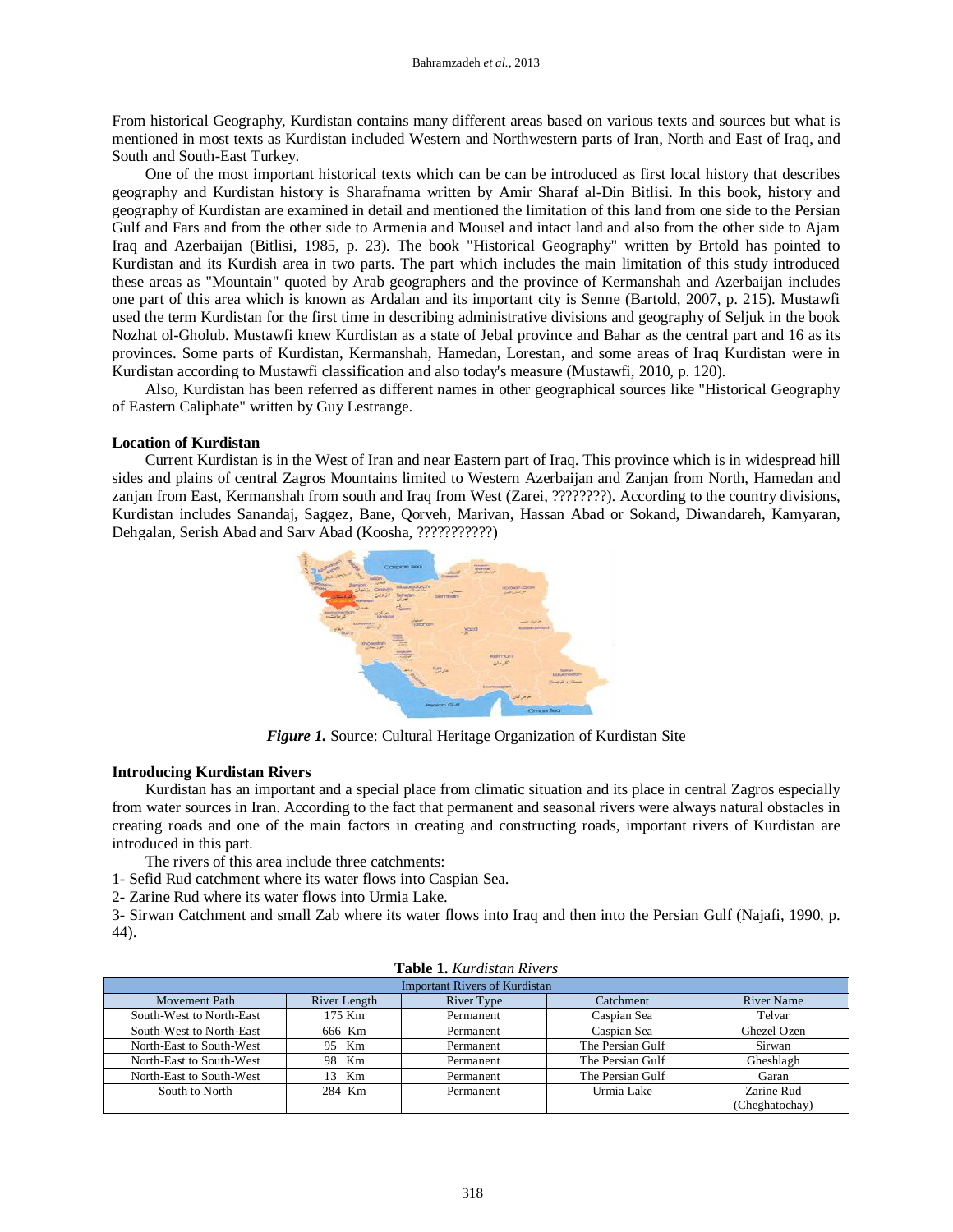According to this that some of the presented rivers move their directions in their moving path, their presented path is only in Kurdistan in this table. Inserted information in Table 1 has been extracted from one of the cultural geographical books of the Country Rivers.



*Figure 2.* Caspian Sea and the Persian Gulf Catchments in Kurdistan (Source: Geographical Culture of Kurdistan Rivers)

#### **The importance and place of bridges in road construction and communication:**

Road has always played an important and undeniable role in human life. Human always needed road in his life and used it in different cases and it had a lot of applications. Road has been used in various cases from the ancient times to the present.

Road was the first and the most naturalist relation among human being. There is no possible way to turn the social wheels without roads as blood flow is impossible without the existence of arteries in human body and therefore, country imagination without roads is far from reality according to this measure. Road is the means of moving wealth in economical terms, because agricultural and industrial products can be moved by road from where they are produced to where they are consumed. Road is power transmission means in military term, because it is used for moving soldiers, weapons, and military equipment. Road is a means of providing national unity in governmental term which a government can deploy the government power to the country (Road organization, 1971, p. 12).

According to above definitions, roads have had different applications including roads which had trade and business exchanges or military roads which were used for campaigns. Roads were suitable ways in transmitting cultures, civilization, art and prosperity which were very important from this point. However, there were different obstacles in creating roads especially natural obstacles including mountains, rivers, deep valleys and hot and barren deserts which were natural obstacles in constructing roads and human always had problems with these obstacles in creating roads and thought of many solutions for passing them. One of the characteristics of roads and their construction is quick and easy destinations. It was necessary to pass natural obstacles in order to create them. One of these obstacles is rivers full of water and deep valleys for which human being thought of constructing bridges and on these obstacles in order to pass them and create quick and easy roads. Actually, it can be said that bridge construction has been started from the time that human being could use the most basic way, trees body, in crossing streams and small rivers (Mokhlesi, 2000, p. 25).

However, human being could used new ways and increased bridges strength and safety with increase in his ability and experiences in bridge construction and crossing rivers according to the fact that he was always moving in developing and progressing path. Until now, no bridge constructional work which dates back to before Sasanian era was not found in Iran except a dam which did the work of a bridge and have been recently found on Kor river of Fars in Doroud Zan and it is attributed to Sasanian. It is because bridges are constructions which are susceptible to damage and destruction more than any other construction and have been destroyed earlier than any other buildings and their existence were of life's necessities. In other eras, new bridges have been built in their places and it is probable that remained bridges of past eras have been more ancient (Pirnia and afsar, 1991, p. 162). Also, the investigated area of the present study includes these areas and bridge has an important role in road construction of this area according to the existence of many rivers. They will be introduced in the next part.

#### **Bridge applications**

Bridges have special features according to climatic situations in Iran's different areas and they also had different applications. Bridges and damns which were constructed in Iran had basic and different applications: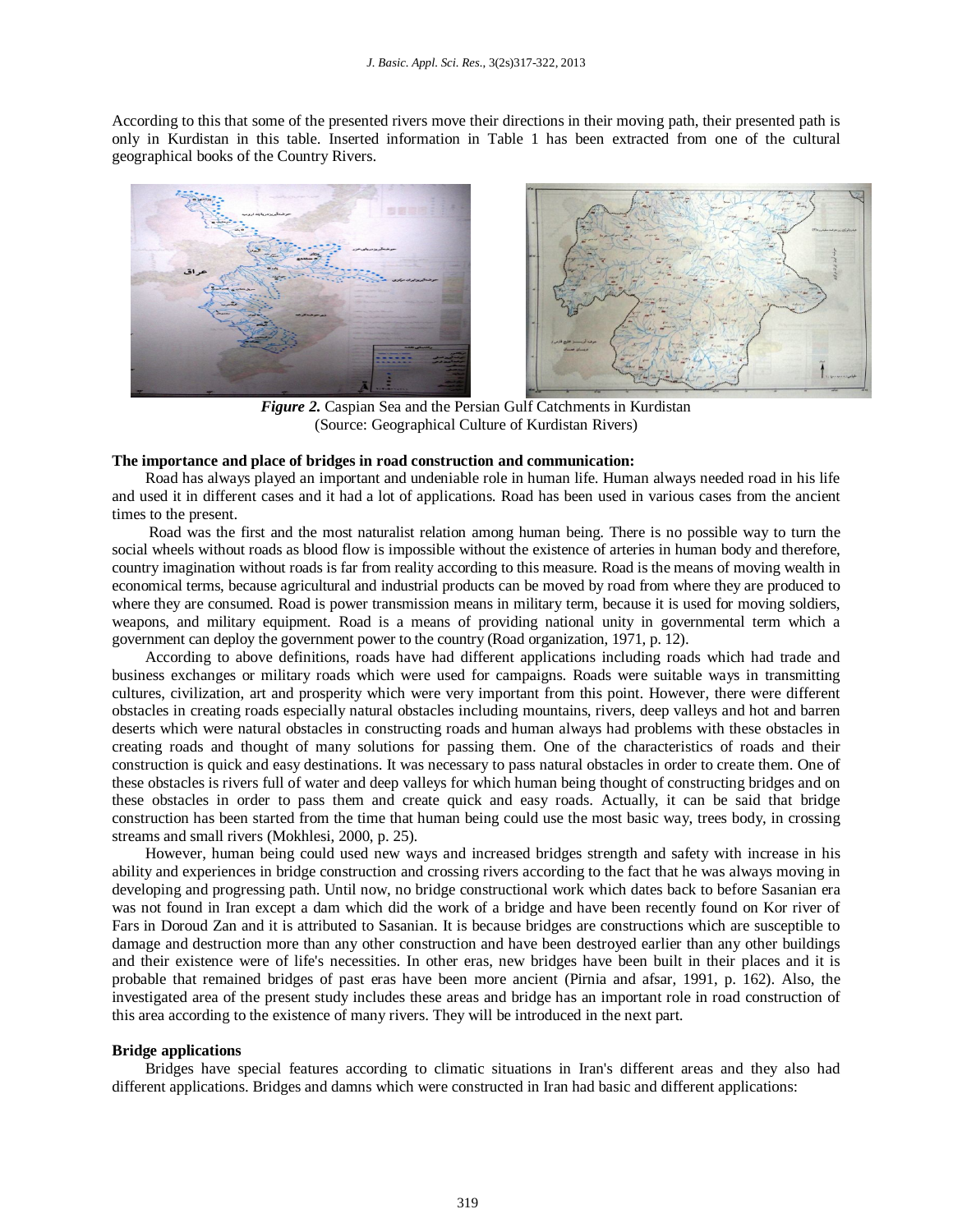1- The most important application of bridge was to connect related road of two coasts of rivers in order to cross for various goals.

2- In some areas, bridges were designed as damns by architects according to climatic situations and for irrigation of agricultural lands and to some extent for controlling floods. In addition, some bridges have had the role of giving power and providing the necessary energy for turning long wheels of water mill (Mokhlesi, 2000, p. 83).

3- In order to cross deep ditches which were constructed around the cities and to access entrance gates, small bridges were constructed in front of them which were movable.

4- Some bridges which were called river bridges, it delivering or water delivering, in order to deliver water from one coast to the other.

5- In some rare cases, bridges were used for promenades first sample of which is probably in Safavid era and one of their famous is Si-o-se Pol in Isfahan.

#### **Bridge architecture (bridge components)**

Different cases have been considered in constructing and creating a bridge and some changes have been made in developing bridges and some cases have been added according to developments and experiences which have been gained. Components of a bridge include: 1- foundation or footing planning: In this part, engineers select the kind of foundation based on the river situation.

A) With construction of diverse rivers in cases which the water of rivers has been lessening, the water path has been changed and their foundations have been made.

B) In some cases, it was tried to select a part of the river which was the river bed and stony or rocky and its opening was tight that be affordable in both economical and time point of view.

C) Breakwater or foreshore: In most bridge bases, triangular or semi-circular projection was made even against water flow and agrees with it which is called water broken. They lessen water pressure of rivers in addition to basic strength of bridge bases.

4- Arch and opening: different arches were used for opening in bridge construction. These arches have changed in different eras. In this case that high arches and also zigzag arcades were used in Sassanid era and they were used in Islamic era and were in bayes arches or Holouchin. Sharp or zigzag arches were selected in the early of Islam and they were constructed until 10th century. In Safavid era, the form of bridge arch openings tend to have less wave were as general or medium five or seven which were known as the name of Shah Abbas or Abbasi Arch. Bridges were made with semicircular, flat or hanging arches in Ghajar era and the current century in which architecture and engineering counting were developed and modern architecture was placed instead traditional architecture (Mokhlesi, 2000, p. 96).

5- Kaneh or Kano: They are said to sinking which are at the back side of arches or between arches of bridges openings. They are needed in order to simplify the construction and also the cross of river overflow from these openings that put less pressure on arches as well as to tabulate the bridge surface.

6- Room construction, direct tendency and bars can be mentioned as other cases which exist in some bridges and are constructed in addition to beauty and variety in bridge architecture, they have also strength application and were used in propulsion neutralization.

7- Turret: Small walls with maximal height of 1.5 in two sides of bridge pathway were used in order to avoid people fall and caravans into water which are called turret.

8- Inscription: Some inscriptions were written and placed on bridge body which included the construction date, its sponsor, maker, and reconstruction men in some rare samples of bridges unlike other architectural works of Islamic era like Dokhtar bridge of Meyaneh,

Panj bridge of Maku and Kshkan bridge.

**Table 2.** *Bridges of Kurdistan Islamic era*

| <b>Bridges of Kurdistan Islamic Era</b> |                                |                                                   |                            |             |                         |                                 |                      |                  |                      |                              |  |  |
|-----------------------------------------|--------------------------------|---------------------------------------------------|----------------------------|-------------|-------------------------|---------------------------------|----------------------|------------------|----------------------|------------------------------|--|--|
| <b>On River</b>                         | <b>Body Materials</b>          | <b>Foundation</b><br>and Base<br><b>Materials</b> | <b>Breakwater</b>          | <b>Base</b> | <b>Arch Type</b>        | <b>Opening</b><br><b>Number</b> | <b>Reconstructed</b> | <b>Antiquity</b> | Path                 | <b>Bridge</b><br><b>Name</b> |  |  |
| Baytmer                                 | Brick with plaster             | Stone and<br>material                             | Circular and<br>triangular | Circular    | Zigzag                  |                                 | Yes                  | Safavid          | Gharveh-<br>Bijar    | Farhad<br>Abad               |  |  |
| Gheshlagh                               | Brick with plaster             | Stone and<br>material                             | Semicircular               | Circular    | Zigzag                  | 6                               | Yes                  | Safavid          | Sanandaj<br>Entrance | Gheshlagh                    |  |  |
| Gheshlagh                               | Brick with plaster             | Stone and<br>material                             | Circular and<br>triangular | Rectangle   | Zigzag-<br>Semicircular |                                 | Yes                  | Safavid          | East of<br>Sanandaj  | Sheikh<br><b>Bridge</b>      |  |  |
| Tereval                                 | Brick with and soil<br>plaster | Stonemason                                        | Circular and<br>triangular | Square      | Zigzag                  | 9                               | Yes                  | Safavid          | Bijar-<br>Takab      | Salavat<br>Abad              |  |  |
| Ghezel<br>Ozen                          | Brick with and soil<br>plaster | Stone and<br>material                             | 5-sided and<br>circular    | Rectangle   | Zigzag                  | 4                               | Yes                  | Ghajar           | Bijar-<br>Zanjan     | Ghojoor                      |  |  |
| Garan                                   | Brick with and soil<br>plaster | Stone and<br>material                             | Triangular                 | Square      | Zigzag                  | 3                               | Yes                  | Safavid          | Marivan-<br>Sanandai | Garan                        |  |  |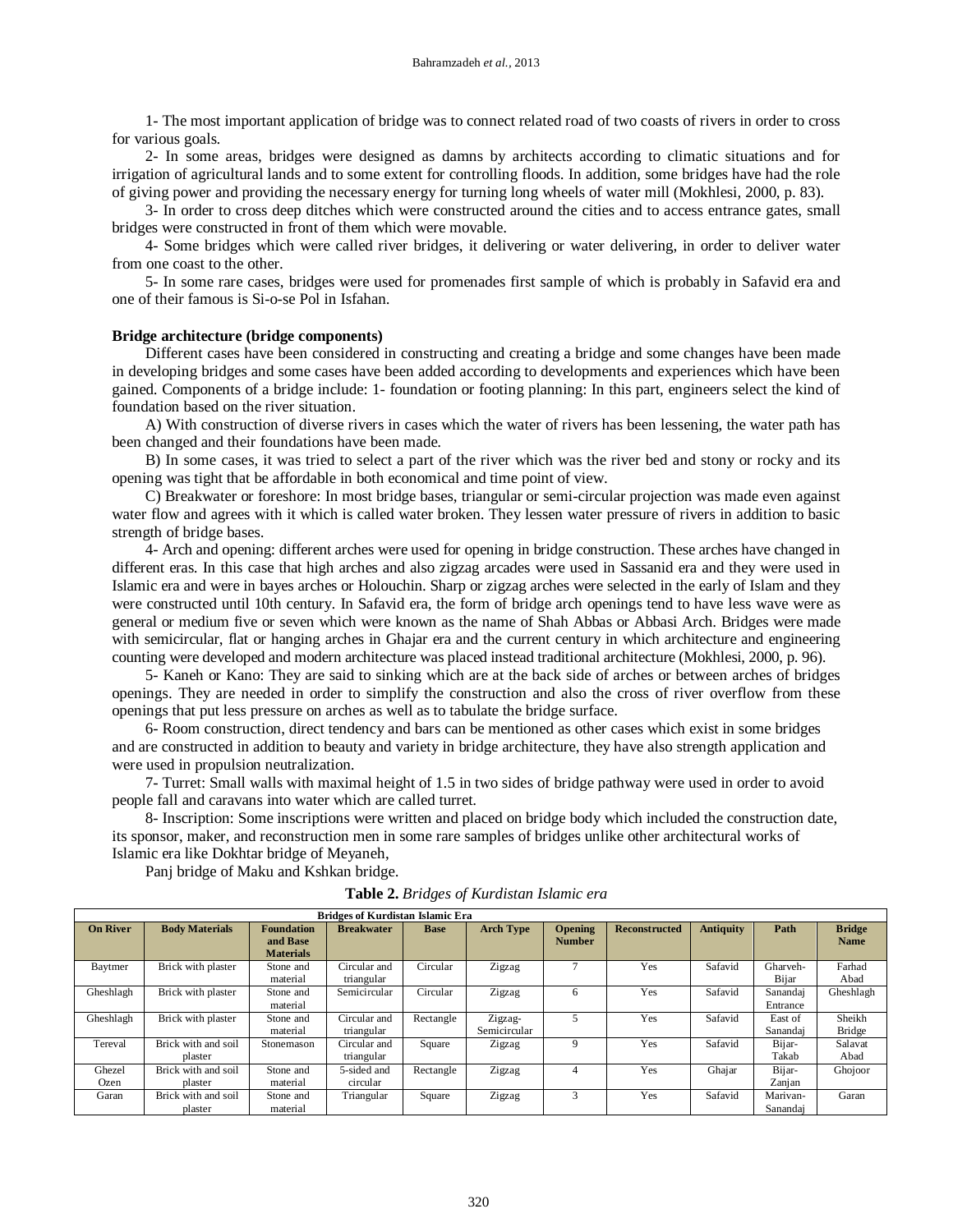

Bridges plans of Farhad Abad, Gheshlagh, Salavat Abad (Source: Kurdistan Cultural Heritage)



Salavat Abad Bridge (Bijar) Gheshlagh Bridge (Sanadaj) Garan Bridge after Reconstruction (Marivan)

*Figure 3.* Salavat Abad, Garan and Gheshlagh Bridges (Source: Kurdistan Cultural Heritage)

#### **Conclusion**

Most bridges of Kurdistan belong to the Safavid Era according to the conducted study which represents prosperity and road construction in this era of Islamic eras and in this area and also thriving economy and business of this area in the Safavid era. These bridges were mostly constructed on important rivers of this area and this fact represents the important access to water as well as direction of movement in river paths.

A consistent pattern was used in materials and architectural design especially in plan and created arches types on bridges of this area.

These bridges were important in making communications beyond the city area with other areas according to the following map which shows the bridge locations. Moreover, it can be revealed that roads of the Ghajar era were extender of the Safavid era according to this fact that most bridges have been reconstructed in Ghajar era and this fact represent the importance of these roads in this area.



*Figure 4.* Location of Kurdistan Bridges (Source: www.GoogleEarth.com)